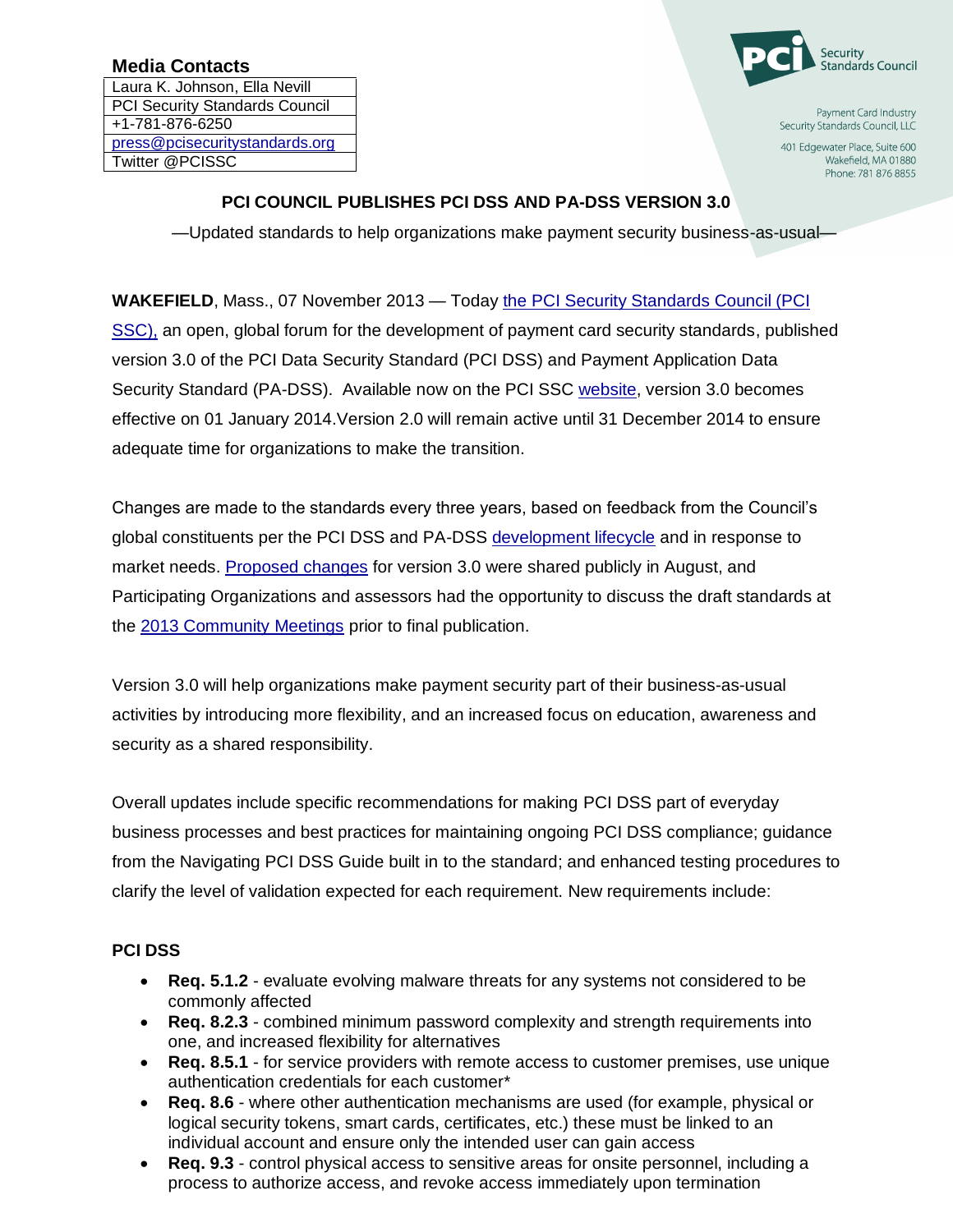- **Req. 9.9** protect devices that capture payment card data via direct physical interaction with the card from tampering and substitution<sup>\*</sup>
- **Req. 11.3 and 11.3.4** implement a methodology for penetration testing; if segmentation is used to isolate the cardholder data environment from other networks, perform penetration tests to verify that the segmentation methods are operational and effective\*
- **Req. 11.5.1** implement a process to respond to any alerts generated by the changedetection mechanism
- **Req. 12.8.5** maintain information about which PCI DSS requirements are managed by each service provider, and which are managed by the entity
- **Req. 12.9** for service providers, provide the written, agreement/acknowledgment to their customers as specified at requirement 12.8.2\*

### **PA-DSS**

- **Req. 5.1.5** payment application developers to verify integrity of source code during the development process
- **Req. 5.1.6** payment applications to be developed according to industry best practices for secure coding techniques
- **Req. 5.4 -** payment application vendors to incorporate versioning methodology for each payment application
- **Req. 5.5** payment application vendors to incorporate risk assessment techniques into their software development process
- **Req. 7.3** application vendor to provide release notes for all application updates
- **Req. 10.2.2 -** vendors with remote access to customer premises (for example, to provide support/maintenance services) use unique authentication credentials for each customer
- **Req. 14.1** provide information security and PA-DSS training for vendor personnel with PA-DSS responsibility at least annually

*\*Indicates future dated requirements that are best practices until 01 July 2015.*

Organizations can access the standards and detailed summary of changes from version 2.0 to version 3.0 at the PCI SSC website:

[https://www.pcisecuritystandards.org/security\\_standards/documents.php](https://www.pcisecuritystandards.org/security_standards/documents.php)

[Click here](https://www.pcisecuritystandards.org/pdfs/PCIDSS.pdf) to view an infographic on PCI DSS 3.0.

Supporting documentation including updated Self-Assessment Questionnaires (SAQ), Attestations of Compliance (AOC) and Reporting Templates will be available in early 2014 once version 3.0 is effective.

"Over the course of several years now, the PCI Security Standards Council has done a laudable job at defining and evolving a cohesive set of standards, as well as at listening and adapting over time to the feedback from merchants, banks, payment processors, service providers, and technology providers," said Derek Brink, vice president and research fellow, Aberdeen Group. "The stakeholders in the payment card community seem to be working to put security and